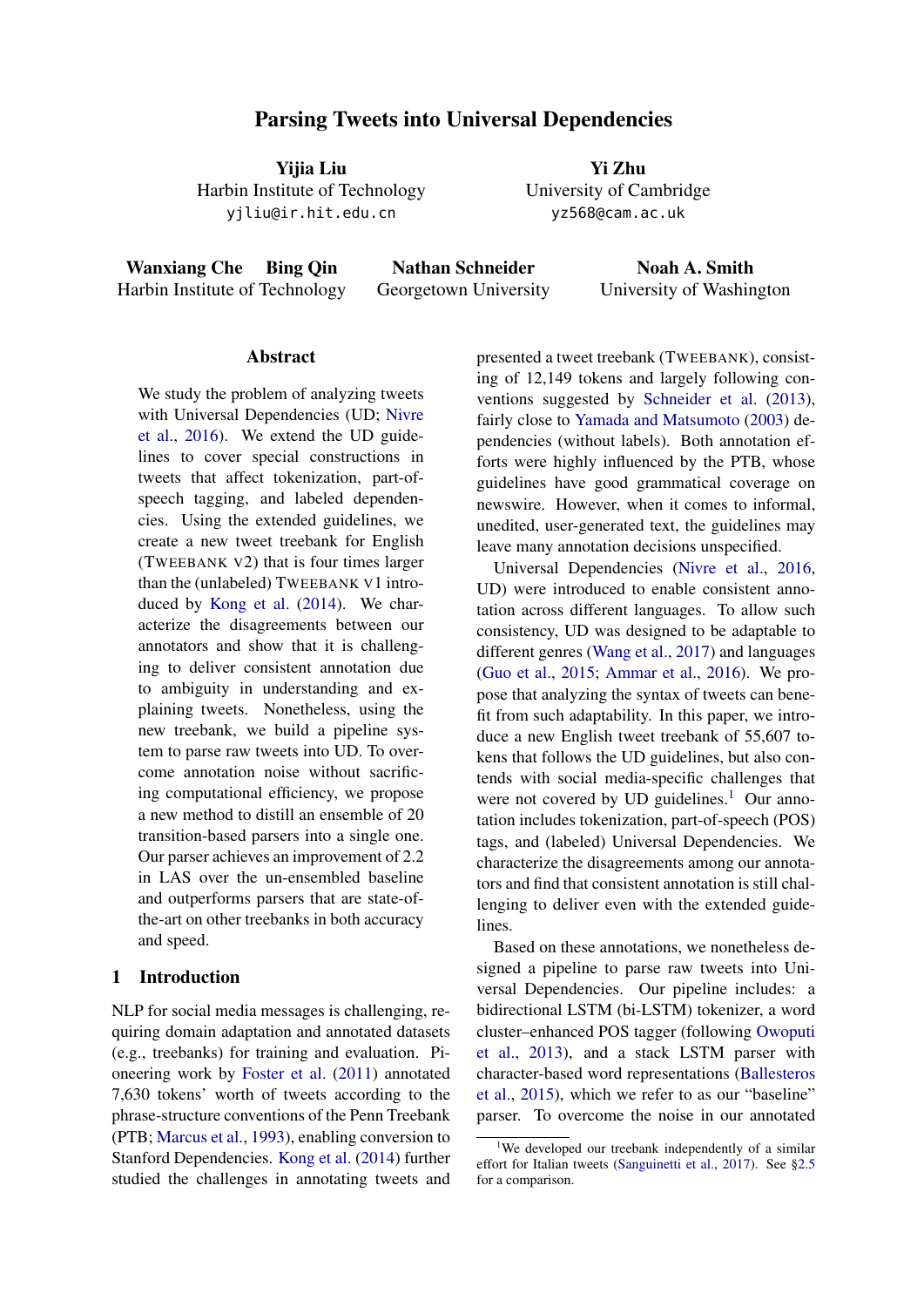data and achieve better performance without sacrificing computational efficiency, we distill a 20 parser ensemble into a single greedy parser [\(Hin](#page-9-8)[ton et al.,](#page-9-8) [2015\)](#page-9-8). We show further that learning directly from the exploration of the ensemble parser is more beneficial than learning from the gold standard "oracle" transition sequence. Experimental results show that an improvement of more than 2.2 points in LAS over the baseline parser can be achieved with our distillation method. It outperforms other state-of-the-art parsers in both accuracy and speed.

The contributions of this paper include:

- We study the challenges of annotating tweets in UD ([§2\)](#page-1-0) and create a new tweet treebank (TWEEBANK V2), which includes tokenization, part-of-speech tagging, and labeled Universal Dependencies. We also characterize the difficulties of creating such annotation.
- We introduce and evaluate a pipeline system to parse the raw tweet text into Universal Dependencies ([§3\)](#page-5-0). Experimental results show that it performs better than a pipeline of the state-of-the-art alternatives.
- We propose a new distillation method for training a greedy parser, leading to better performance than existing methods and without efficiency sacrifices.

Our dataset and system are publicly available at <https://github.com/Oneplus/Tweebank> and <https://github.com/Oneplus/twpipe>.

# <span id="page-1-0"></span>2 Annotation

We first review TWEEBANK V1 of [Kong et al.](#page-9-1) [\(2014\)](#page-9-1), the previous largest Twitter dependency annotation effort  $(\S 2.1)$ . Then we introduce the differences in our tokenization ([§2.2\)](#page-1-2) and part-of-speech ([§2.3\)](#page-2-0) (re)annotation with [O'Connor et al.](#page-9-9) [\(2010\)](#page-9-9) and [Gimpel et al.](#page-9-10) [\(2011\)](#page-9-10), respectively, on which TWEEBANK V1 was built. We describe our effort of adapting the UD conventions to cover tweet-specific constructions ([§2.4\)](#page-2-1). Finally, we present our process of creating a new tweet treebank, TWEEBANK V2, and characterize the difficulties in reaching consistent annotations ([§2.6\)](#page-4-1).

# <span id="page-1-1"></span>2.1 Background: TWEEBANK

The annotation effort we describe stands in contrast to the previous work by [Kong et al.](#page-9-1) [\(2014\)](#page-9-1).

Their aim was the rapid development of a dependency parser for tweets, and to that end they contributed a new annotated corpus, TWEEBANK, consisting of 12,149 tokens. Their annotations added unlabeled dependencies to a portion of the data annotated with POS tags by [Gimpel et al.](#page-9-10) [\(2011\)](#page-9-10) and [Owoputi et al.](#page-9-6) [\(2013\)](#page-9-6) after rule-based tokenization [\(O'Connor et al.,](#page-9-9) [2010\)](#page-9-9). Kong et al. also contributed a system for parsing; we defer the discussion of their parser to [§3.](#page-5-0)

Kong et al.'s rapid, small-scale annotation effort was heavily constrained. It was carried out by annotators with only cursory training, no clear annotation guidelines, and no effort to achieve consensus on controversial cases. Annotators were allowed to underspecify their analyses. Most of the work was done in a very short amount of time (a day). Driven both by the style of the text they sought to annotate and by exigency, some of their annotation conventions included:

- Allowing an annotator to exclude tokens from the dependency tree. A clear criterion for exclusion was not given, but many tokens were excluded because they were deemed "non-syntactic."
- Allowing an annotator to merge a multiword expression into a single node in the dependency tree, with no internal structure. Annotators were allowed to take the same step with noun phrases.
- Allowing multiple roots, since a single tweet might contain more than one sentence.

These conventions were justified on the grounds of making the annotation easier for non-experts, but they must be revisited in our effort to apply UD to tweets.

# <span id="page-1-2"></span>2.2 Tokenization

Our tokenization strategy lies between the strategy of [O'Connor et al.](#page-9-9) [\(2010\)](#page-9-9) and that of UD. There is a tradeoff between preservation of original tweet content and respecting the UD guidelines.

The regex-based tokenizer of [O'Connor et al.](#page-9-9) [\(2010\)](#page-9-9)—which was originally designed for an exploratory search interface called TweetMotif, not for NLP—preserves most whitespace-delimited tokens, including hashtags, at-mentions, emoticons, and unicode glyphs. They also treat contractions and acronyms as whole tokens and do not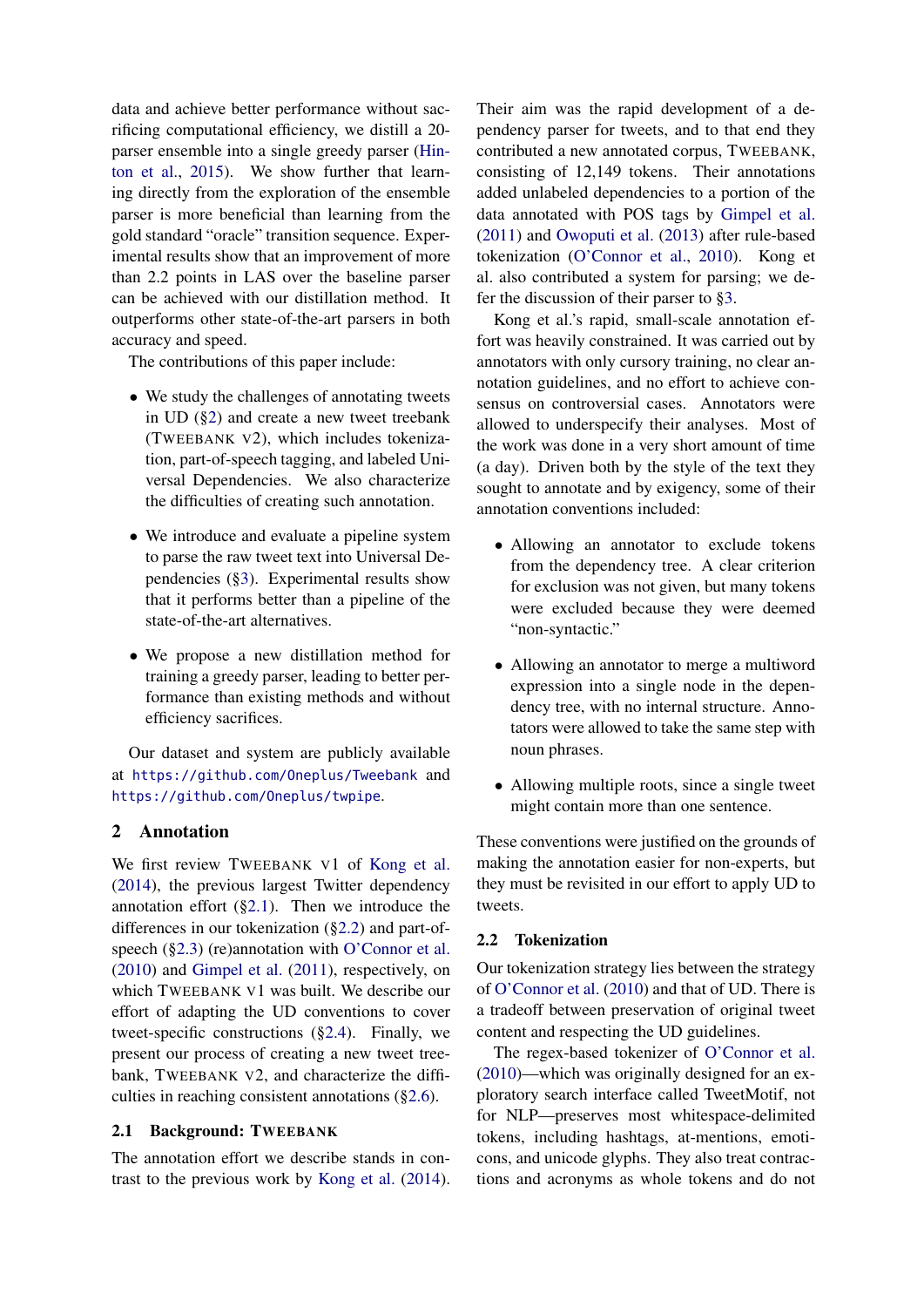split them. UD tokenization,<sup>[2](#page-2-2)</sup> in order to better serve dependency annotation, treats each syntactic word as a token. They therefore more aggressively split clitics from contractions (e.g., *gonna* is tokenized as *gon* and *na*; *its* is tokenized as *it* and *s* when *s* is a copula). But acronyms are not touched in the UD tokenization guidelines. Thus, we follow the UD tokenization for contractions and leave acronyms like *idc* ("I don't care") as a single token.

In the different direction of splitting tokens, UD guidelines also suggest to merge *multi-token words* (e.g., *20 000*) into one single token in some special cases. We witnessed a small number of tweets that contain multi-token words (e.g., *Y O*, and *R E T W E E T*) but didn't combine them for simplicity. Such tokens only account for 0.07% and we use the UD *goeswith* relation to resolve these cases in the dependency annotations.

### <span id="page-2-0"></span>2.3 Part-of-Speech Annotation

Before turning to UD annotations, we (re)annotated the data with POS tags, for consistency with other UD efforts, which adopt the universal POS tagset. $3$  In some cases, noncorresponding tag conflicts arose between the UD English Web Treebank treebank conventions (UD\_English-EWT; [de Marneffe et al.,](#page-8-2) [2014\)](#page-8-2) [4](#page-2-4) and the conventions of [Gimpel et al.](#page-9-10) [\(2011\)](#page-9-10). In these cases, we always conformed to UD, enabling consistency (e.g., when we exploit the existing UD\_English-EWT treebank in our parser for tweets, [§3\)](#page-5-0). For example, the nominal URL in Figure [2](#page-3-0) is tagged as *other* (X) and + is tagged as *symbol* (SYM) rather than *conjunction* (CCONJ).

Tokens that do not have a syntactic function (see Figure [1,](#page-3-1) discussed at greater length in the next section) were usually annotated as *other* (X), except for emoticons, which are tagged as *symbol* (SYM), following UD\_English-EWT.

Tokens that abbreviate multiple words (such as *idc*) are resolved to the POS of the syntactic head of the expression, following UD conventions (in this example, the head *care* is a verb, so *idc* is tagged as a verb). When the token is not phrasal, we use the POS of the left-most sub-phrase. For

example, *mfw* ("my face when") is tagged as a noun (for *face*).

Compared to the effort of [Gimpel et al.](#page-9-10) [\(2011\)](#page-9-10), our approach simplifies some matters. For example, if a token is not considered syntactic by UD conventions, it gets an *other* (X) tag (Gimpel et al. had more extensive conventions). Other phenomena, like abbreviations, are more complicated for us, as discussed above; Gimpel et al. used a single part of speech for such expressions.

Another important difference follows from the difference in tokenization. As discussed in [§2.2,](#page-1-2) UD calls for more aggressive tokenization than that of [O'Connor et al.](#page-9-9) [\(2010\)](#page-9-9) which opted out of splitting contractions and possessives. As a consequence of adopting [O'Connor et al.'](#page-9-9)s [\(2010\)](#page-9-9) tokenization, Gimpel et al. introduced new parts of speech for these cases instead.<sup>[5](#page-2-5)</sup> For us, these tokens must be split, but universal parts of speech can be applied.

# <span id="page-2-1"></span>2.4 Universal Dependencies Applied to Tweets

We adopt UD version 2 guidelines to annotate the syntax of tweets. In applying UD annotation conventions to tweets, the choices of [Kong et al.](#page-9-1) [\(2014\)](#page-9-1) must be revisited. We consider the key questions that arose in our annotation effort, and how we resolved them.

Acronym abbreviations. We follow [Kong et al.](#page-9-1) [\(2014\)](#page-9-1) and annotate the syntax of an acronym as a single word without normalization. Their syntactic functions are decided according to their context. [Eisenstein](#page-8-3) [\(2013\)](#page-8-3) studied the necessity of normalization in social media text and argued that such normalization is problematic. Our solution to the syntax of abbreviations follows the spirit of his argument. Because abbreviations which clearly carry syntactic functions only constitute 0.06% of the tokens in our dataset, we believe that normalization for acronyms is an unnecessarily complicated step.

Non-syntactic tokens. The major characteristic that distinguishes tweets from standard texts is that a large proportion of tokens don't carry any syntactic function. In our annotation, there are five types of non-syntactic tokens commonly seen in tweets: sentiment emoticons, retweet markers and

<span id="page-2-2"></span><sup>2</sup> [http://universaldependencies.org/u/overview/](http://universaldependencies.org/u/overview/tokenization.html) [tokenization.html](http://universaldependencies.org/u/overview/tokenization.html)

<span id="page-2-3"></span><sup>&</sup>lt;sup>3</sup>A revised and extended version of [Petrov et al.](#page-9-11) [\(2012\)](#page-9-11) with 17 tags.

<span id="page-2-4"></span><sup>4</sup> [https://github.com/UniversalDependencies/UD\\_](https://github.com/UniversalDependencies/UD_English-EWT) [English-EWT](https://github.com/UniversalDependencies/UD_English-EWT)

<span id="page-2-5"></span> $5$ These tags only account for 2.7% of tokens, leading to concerns about data sparseness in tagging and all downstream analyses.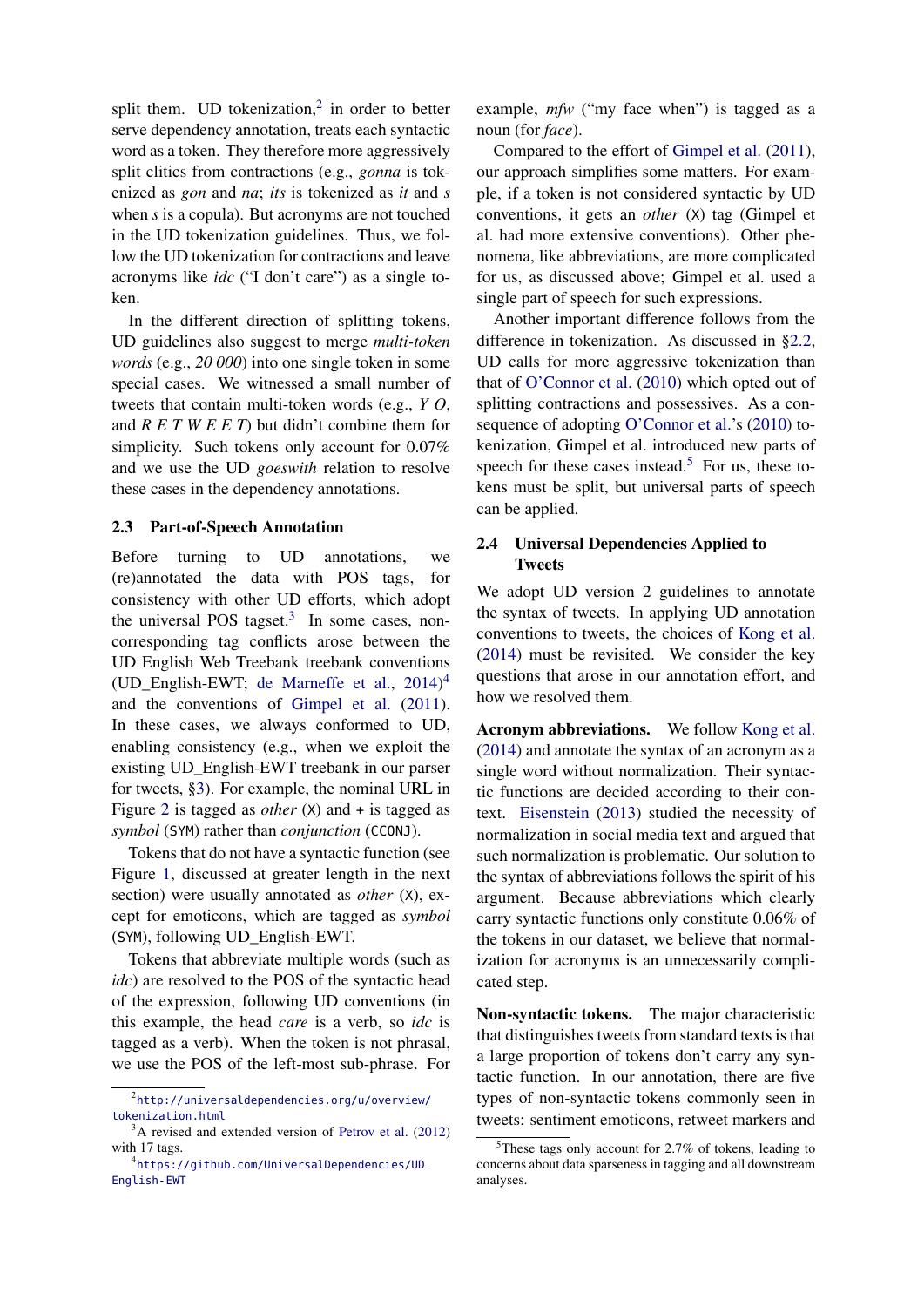<span id="page-3-1"></span>

Figure 1: An example to illustrate non-syntactic tokens: sentiment emoticon, retweet marker and its following at-mention, topical hashtag, referential URL, and truncated word. This is a concatenation of three real tweets.

<span id="page-3-0"></span>

Figure 2: An example to illustrate informal but syntactic tokens. This is a contrived example inspired by several tweets.

<span id="page-3-3"></span>

| syntactic $(\%)$ |      | non-syntactic $(\%)$ |
|------------------|------|----------------------|
| emoticons        | 0.25 | 0.95                 |
| <b>RT</b>        | 0.14 | 2.49                 |
| hashtag          | 1.02 | 1.24                 |
| URL              | 0.67 | 2.38                 |
| truncated words  | 0.00 | 0.49                 |
| total            | 2.08 | 7.55                 |

Table 1: Proportions of non-syntactic tokens in our annotation. These statistics are obtained on 140 character–limited tweets.

their following at-mentions, topical hashtags, ref-erential URLs, and truncated words.<sup>[6](#page-3-2)</sup> Figure [1](#page-3-1) illustrates examples of these non-syntactic tokens. As discussed above, these are generally tagged with the *other* (X) part of speech, except emoticons, which are tagged as *symbol* (SYM). In our annotation, 7.55% of all tokens are belong to one of the five types; detailed statistics can be found in Table [1.](#page-3-3)

It is important to note that these types may, in some contexts, have syntactic functions. For example, besides being a discourse marker, *RT* can abbreviate the verb *retweet*; emoticons and hashtags may be used as content words within a sentence; and at-mentions can be normal vocative proper nouns: see Figure [2.](#page-3-0) Therefore, the criteria for annotating a token as non-syntactic must be context-dependent.

Inspired by the way UD deals with *punctuation*

(which is canonically non-syntactic), we adopt the following conventions:

- If a non-syntactic token is within a sentence that has a clear predicate, it will be attached to this predicate. The retweet construction is a special case and we will discuss its treatment in the following paragraph.
- If the whole sentence is a sequence of nonsyntactic tokens, we attach all these tokens to the first one.
- Non-syntactic tokens are mostly labeled as *discourse*, but URLs are always labeled as *list*, following the UD\_English-EWT dataset.

[Kong et al.](#page-9-1) [\(2014\)](#page-9-1) proposed an additional preprocessing step, *token selection*, in their annotation process. They required the annotators to first select the non-syntactic tokens and exclude them from the final dependency annotation. In order to keep our annotation conventions in line with UD norms and preserve the original tweets as much as possible, we include non-syntactic tokens in our annotation following the conventions above. Compared with [Kong et al.](#page-9-1) [\(2014\)](#page-9-1), we also gave a clear definition of non-syntactic tokens, which helped us avoid confusion during annotation.

Retweet construction. Figure [1](#page-3-1) shows an example of the retweet construction (*RT @coldplay :*). This might be treated as a verb phrase, with *RT* as a verb and the at-mention as an argument. This solution would lead to an uninformative root word

<span id="page-3-2"></span><sup>&</sup>lt;sup>6</sup>The tweets we analyze have at most 140 characters. Although Twitter has doubled the tweet length limit to 280 characters since our analysis, we believe this type of token will still remain.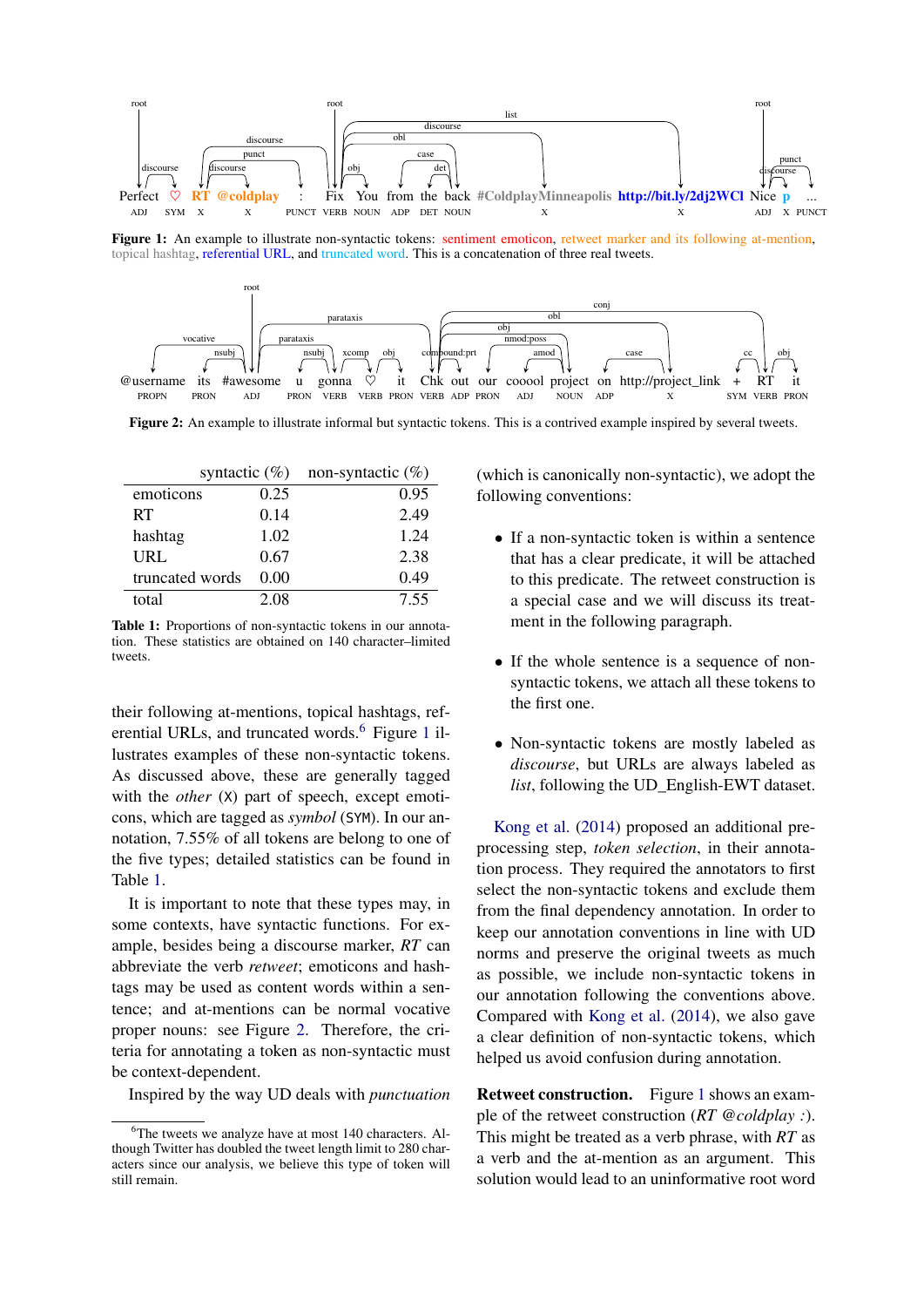and, since this expression is idiomatic to Twitter, might create unnecessary confusion for downstream applications aiming to identify the main predicate(s) of a tweet. We therefore treat the whole expression as non-syntactic, including assigning the *other* (X) part of speech to both *RT* and *@coldplay*, attaching the at-mention to *RT* with the *discourse* label and the colon to *RT* with the *punct*(uation) label, and attaching *RT* to the predicate of the following sentence.

Constructions handled by UD. A number of constructions that are especially common in tweets are handled by UD conventions: ellipsis, irregular word orders, and paratactic phrases and sentences not explicitly delineated by punctuation.

Vocative at-mentions. Another idiomatic construction on Twitter is a vocative at-mention (sometimes a signal that a tweet is a reply to a tweet by the mentioned user). We treat these atmentions as vocative expressions, labeling them with POS tag *proper noun* (PROPN) and attaching them to the main predicate of the sentence it is within with the label *vocative* as in UD guidelines (see Figure [2](#page-3-0) for an example).

### <span id="page-4-0"></span>2.5 Comparison to PoSTWITA-UD

The first Twitter treebank annotated with Universal Dependencies was the *PosTWITA-UD* corpus for Italian [\(Sanguinetti et al.,](#page-9-7) [2017\)](#page-9-7), which consists of 6,738 tweets (119,726 tokens). In their convention, tokenization tends to preserve the original tweet content but two special cases, *articulated prepositions* (e.g., *nella* as *in la*) and *clitic clusters* (e.g. *guardandosi* as *guardando si*), are tokenized. Their lemmas include spelling normalization, whereas our lemmas only normalize casing and inflectional morphology. The current UD guidelines on lemmas are flexible, so variation between treebanks is expected.<sup>[7](#page-4-2)</sup>

With respect to tweet-specific constructions, [Sanguinetti et al.'](#page-9-7)s [\(2017\)](#page-9-7) and our interpretations of headedness are the same, but we differ in the relation label. For topical hashtags, we use *discourse* while they used *parataxis*. In referential URLs, we use *list* (following the precedent of UD\_English-EWT) while they used *dep*. Our choice of *discourse* for sentiment emoticons is inspired by the observation that emoticons are an-

<span id="page-4-6"></span>

|       | TWEEBANK V1 |        | TWEEBANK V2 |        |
|-------|-------------|--------|-------------|--------|
| split | tweets      | tokens | tweets      | tokens |
| train | 639         | 9,310  | 1,639       | 24,753 |
| dev.  |             |        | 710         | 11,742 |
| test  | 201         | 2,839  | 1,201       | 19,112 |
| total | 840         | 12,149 | 3,550       | 55,607 |

Table 2: Statistics of TWEEBANK V2 and comparison with TWEEBANK V1.

notated as *discourse* by UD\_English-EWT; [San](#page-9-7)[guinetti et al.](#page-9-7) [\(2017\)](#page-9-7) used the same relation for the emoticons. Retweet constructions and truncated words were not explicitly touched by [Sanguinetti](#page-9-7) [et al.](#page-9-7) [\(2017\)](#page-9-7). Judging from the released tree-bank<sup>[8](#page-4-3)</sup>, the *RT* marker, at-mention, and colon in the retweet construction are all attached to the predicate of the following sentence with *dep*, *vocative:mention* and *punct*. We expect that the official UD guidelines will eventually adopt standards for these constructions so the treebanks can be harmonized.

### <span id="page-4-1"></span>2.6 TWEEBANK V2

Following the guidelines presented above, we create a new Twitter dependency treebank, which we call TWEEBANK V2.

### 2.6.1 Data Collection

TWEEBANK V2 is built on the original data of TWEEBANK V1 (840 unique tweets, 639/201 for training/test), along with an additional 210 tweets sampled from the POS-tagged dataset of [Gimpel](#page-9-10) [et al.](#page-9-10) [\(2011\)](#page-9-10) and 2,500 tweets sampled from the Twitter stream from February 2016 to July 2016.<sup>[9](#page-4-4)</sup> The latter data source consists of 147.4M English tweets after being filtered by the *lang* attribute in the tweet JSON and *langid.py*. [10](#page-4-5) As done by [Kong](#page-9-1) [et al.](#page-9-1) [\(2014\)](#page-9-1), the annotation unit is always the tweet in its entirety—which may consist of multiple sentences—not the sentence alone. Before annotation, we use a simple regular expression to anonymize usernames and URLs.

#### 2.6.2 Annotation Process

Our annotation process was conducted in two stages. In the first stage, 18 researchers worked on the TWEEBANK V1 portion and the additional 210 tweets and created the initial annotations in

<span id="page-4-2"></span><sup>7</sup> [http://universaldependencies.org/u/overview/](http://universaldependencies.org/u/overview/morphology.html#lemmas) [morphology.html#lemmas](http://universaldependencies.org/u/overview/morphology.html#lemmas)

<span id="page-4-3"></span><sup>8</sup> [https://github.com/UniversalDependencies/UD\\_](https://github.com/UniversalDependencies/UD_Italian-PoSTWITA) [Italian-PoSTWITA](https://github.com/UniversalDependencies/UD_Italian-PoSTWITA)

<span id="page-4-5"></span><span id="page-4-4"></span> $^{9}$ Data downloaded from <https://archive.org/>. <sup>10</sup><https://github.com/saffsd/langid.py>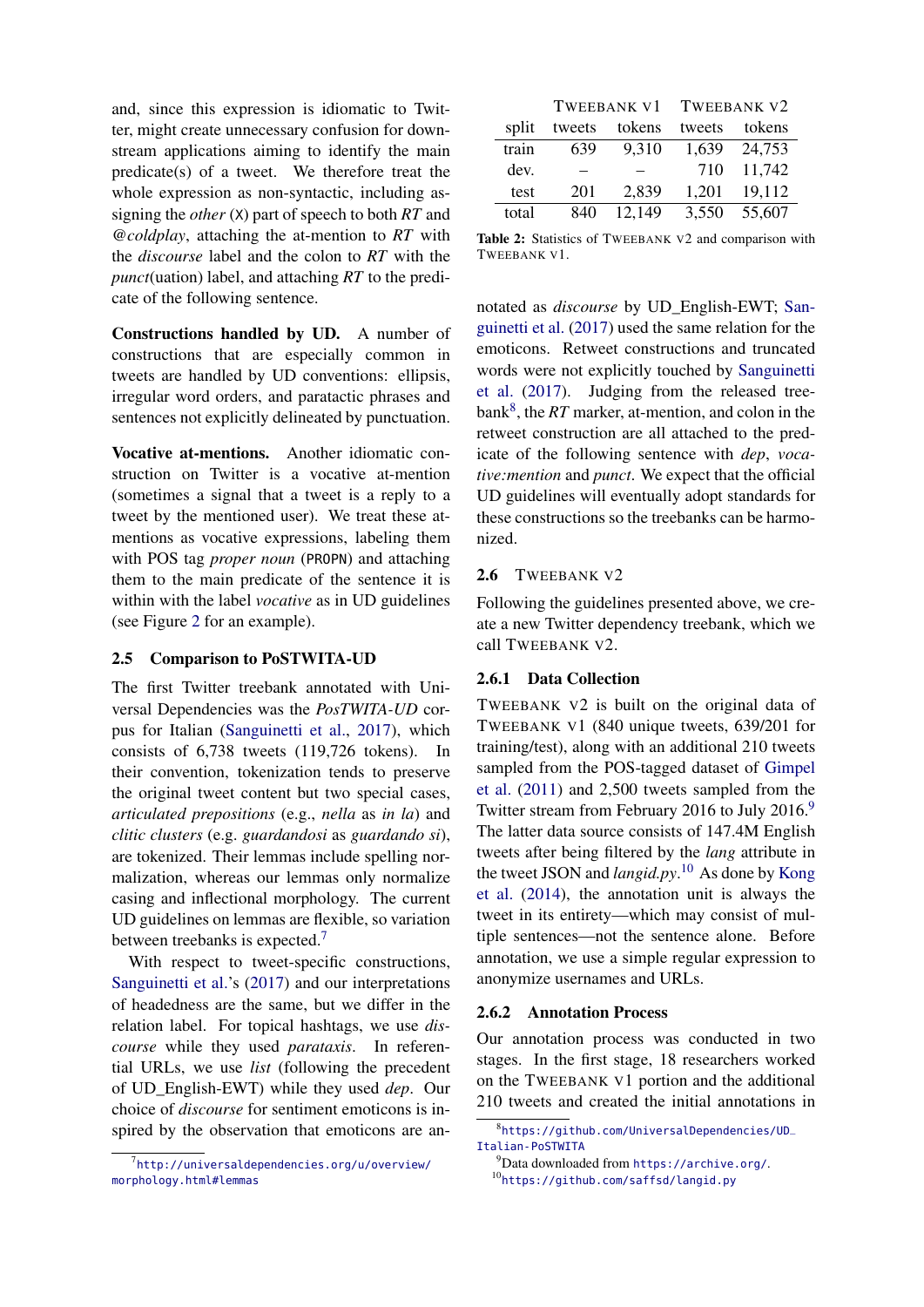<span id="page-5-2"></span>

Figure 3: An example of disagreement; one annotator's parse is shown above, disagreeing arcs from the other annotator are shown below. This is a real example in our annotation.

one day. Before annotating, they were given a tutorial overview of the general UD annotation conventions and our guidelines specifically for annotating tweets. Both the guidelines and annotations were further refined by the authors of this paper to increase the coverage of our guidelines and solve inconsistencies between different annotators during this exercise. In the second stage, a tokenizer, a POS tagger, and a parser were trained on the annotated data from the first stage (1,050 tweets in total), and used to automatically analyze the sampled 2,500 tweets. Authors of this paper manually corrected the parsed data and finally achieved 3,550 labeled tweets. $11$  Newly created annotations are split into train, development, and test sets and appended to the original splits of TWEEBANK V1. Statistics of our annotations and data splits are shown in Table [2.](#page-4-6)

We report the inter-annotator agreement between the annotators in the second stage. There is very little disagreement on the tokenization annotation. The agreement rate is 96.6% on POS, 88.8% on unlabeled dependencies, and 84.3% on labeled dependencies. Further analysis shows the major disagreements on POS involve entity names (30.6%) and topical hashtags (18.1%). Taking the example in Figure [1,](#page-3-1) "Fix you" can be understood as a verbal phrase but also as the name of the Coldplay's single and tagged as proper noun. An example of a disagreement on dependencies is shown in Figure [3.](#page-5-2) Depending on whether this is an example of a zero copula construction, or a clausemodified noun, either annotation is plausible.

<span id="page-5-3"></span>

Figure 4: The bi-LSTM tokenizer that segments '*its gonna be*' into '*it s gon na be*'.

### <span id="page-5-0"></span>3 Parsing Pipeline

We present a pipeline system to parse tweets into Universal Dependencies. We evaluate each component individually, and the system as a whole.

## <span id="page-5-5"></span>3.1 Tokenizer

Tokenization, as the initial step of many NLP tasks, is non-trivial for informal tweets, which include hashtags, at-mentions, and emoticons [\(O'Connor et al.,](#page-9-9) [2010\)](#page-9-9). Context is often required for tokenization decisions; for example, the asterisk in *4\*3* is a separate token signifying multiplication, but the asterisk in *sh\*t* works as a mask to evoke censorship and should not be segmented.

We introduce a new character-level bidirectional LSTM (bi-LSTM) sequence-labeling model [\(Huang et al.,](#page-9-13) [2015;](#page-9-13) [Ma and Hovy,](#page-9-14) [2016\)](#page-9-14) for tokenization. Our model takes the raw sentence and tags each character in this sentence as whether it is the beginning of a word (1 as the beginning and 0 otherwise). Figure [4](#page-5-3) shows the architecture of our tokenization model. Space is treated as an input but deterministically assigned a special tag \$.

Experimental results. Our preliminary results showed that our model trained on the combination of UD\_English-EWT and TWEEBANK V2 outperformed the one trained only on the UD\_English-EWT or TWEEBANK V2, consistent with previous work on dialect treebank parsing [\(Wang et al.,](#page-10-1) [2017\)](#page-10-1). So we trained our tokenizer on the training portion of TWEEBANK V2 combined with the UD\_English-EWT training set and tested on the TWEEBANK V2 test set. We report  $F_1$  scores, combining precision and recall for token identification. Table [3](#page-6-0) shows the tokenization results, compared to other available tokenizers. Stanford CoreNLP [\(Manning et al.,](#page-9-15) [2014\)](#page-9-15) and Two-kenizer [\(O'Connor et al.,](#page-9-9) [2010\)](#page-9-9)<sup>[12](#page-5-4)</sup> are rule-based

<span id="page-5-1"></span><sup>&</sup>lt;sup>11</sup>Manual annotation was done with Arborator [\(Gerdes,](#page-9-12) [2013\)](#page-9-12), a web platform for drawing dependency trees.

<span id="page-5-4"></span><sup>&</sup>lt;sup>12</sup>We use the updated version of Twokenizer from [Owoputi](#page-9-6) [et al.](#page-9-6) [\(2013\)](#page-9-6).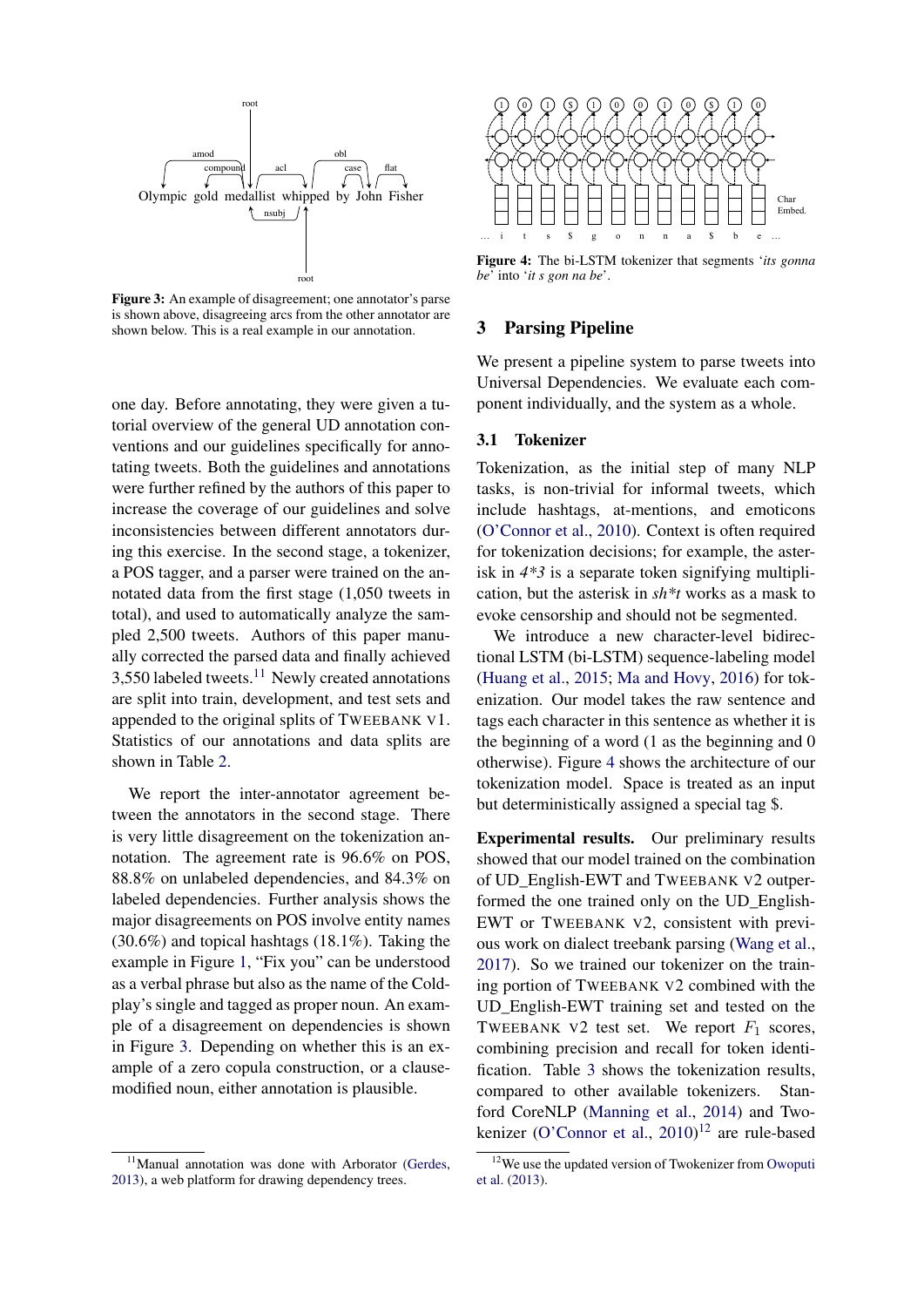<span id="page-6-0"></span>

| System                  | $F_1$ |
|-------------------------|-------|
| <b>Stanford CoreNLP</b> | 97.3  |
| Twokenizer              | 94.6  |
| UDPipe $v1.2$           | 97.4  |
| our bi-LSTM tokenizer   | 983   |

Table 3: Tokenizer comparison on the TWEEBANK V2 test set.

systems and were not adapted to the UD tokenization scheme. The UDPipe v1.2 [\(Straka and](#page-9-16) [Straková,](#page-9-16) [2017\)](#page-9-16) model was re-trained on the same data as our system. Compared with UDPipe, we use an LSTM instead of a GRU in our model and we also use a larger size for hidden units (64 vs. 20), which has stronger representational power. Our bi-LSTM tokenizer achieves the best accuracy among all these tokenizers. These results speak to the value of statistical modeling in tokenization for informal texts.

### 3.2 Part-of-Speech Tagger

Part-of-speech tagging for tweets has been extensively studied [\(Ritter et al.,](#page-9-17) [2011;](#page-9-17) [Gimpel et al.,](#page-9-10) [2011;](#page-9-10) [Derczynski et al.,](#page-8-4) [2013;](#page-8-4) [Owoputi et al.,](#page-9-6) [2013;](#page-9-6) [Gui et al.,](#page-9-18) [2017\)](#page-9-18). We therefore consider existing POS taggers for tweets instead of developing our own. On the annotation scheme designed in [§2.3,](#page-2-0) based on UD and adapted for Twitter, we compared several existing systems: the Stanford CoreNLP tagger, [Owoputi et al.'](#page-9-6)s [\(2013\)](#page-9-6) word cluster–enhanced tagger (both greedy and CRF variants), and [Ma and Hovy'](#page-9-14)s [\(2016\)](#page-9-14) neural network tagger which achieves the state-of-theart performance on PTB. [Gui et al.](#page-9-18) [\(2017\)](#page-9-18) presented a state-of-the-art neural tagger for Twitter, but their implementation works only with the PTB tagset, so we exclude it. All compared systems were re-trained on the combination of the UD English-EWT and TWEEBANK V2 training sets. We use Twitter-specific GloVe embeddings released by [Pennington et al.](#page-9-19) [\(2014\)](#page-9-19) in all neural taggers and parsers.<sup>[13](#page-6-1)</sup>

Experimental results. We tested the POS taggers on the TWEEBANK V2 test set. Results with gold-standard tokenization are shown in Table [4.](#page-6-2) Careful feature engineering and [Brown](#page-8-5) [et al.](#page-8-5) [\(1992\)](#page-8-5) clusters help [Owoputi et al.'](#page-9-6)s [\(2013\)](#page-9-6) feature-based POS taggers to outperform [Ma and](#page-9-14) [Hovy'](#page-9-14)s [\(2016\)](#page-9-14) neural network model.

<span id="page-6-2"></span>

|                               | System Accuracy |
|-------------------------------|-----------------|
| <b>Stanford CoreNLP</b>       | 90.6            |
| Owoputi et al., 2013 (greedy) | 93.7            |
| Owoputi et al., 2013 (CRF)    | 94.6            |
| Ma and Hovy, 2016             | 92.5            |

Table 4: POS tagger comparison on gold-standard tokens in the TWEEBANK V2 test set.

<span id="page-6-3"></span>

| <b>Tokenization System</b>           | $F_1$ |
|--------------------------------------|-------|
| <b>Stanford CoreNLP</b>              | 92.3  |
| our bi-LSTM tokenizer $(\S3.1)$ 93.3 |       |

Table 5: [Owoputi et al.](#page-9-6) [\(2013\)](#page-9-6) POS tagging performance with automatic tokenization on the TWEEBANK V2 test set.

Results of the [Owoputi et al.](#page-9-6) [\(2013\)](#page-9-6) tagger with non-greedy inference on automatically tokenized data are shown in Table [5.](#page-6-3) We see that errors in tokenization do propagate, but tagging performance is above 93% with our tokenizer.

### 3.3 Parser

Social media applications typically require processing large volumes of data, making speed an important consideration. We therefore begin with the neural greedy stack LSTM parser introduced by [Ballesteros et al.](#page-8-1) [\(2015\)](#page-8-1), which can parse a sentence in linear time and harnesses character representations to construct word vectors, which should help mitigate the challenge of spelling variation. We encourage the reader to refer their paper for more details about the model.

In our initial experiments, we train our parser on the combination of UD\_English-EWT and TWEE-BANK V2 training sets. Gold-standard tokenization and automatic POS tags are used. Automatic POS tags are assigned with 5-fold jackknifing. Hyperparameters are tuned on the TWEEBANK V2 development set. Unlabeled attachment score and labeled attachment score (including punctuation) are reported. All the experiments were run on a Xeon E5-2670 2.6 GHz machine.

[Reimers and Gurevych](#page-9-20) [\(2017\)](#page-9-20) and others have pointed out that neural network training is nondeterministic and depends on the seed for the random number generator. Our preliminary experiments confirm this finding, with a gap of 1.4 LAS on development data between the best (76.2) and worst (74.8) runs. To control for this effect, we report the average of five differently-seeded runs, for each of our models and the compared ones.

<span id="page-6-1"></span><sup>13</sup>[http://nlp.stanford.edu/data/glove.twitter.](http://nlp.stanford.edu/data/glove.twitter.27B.zip) [27B.zip](http://nlp.stanford.edu/data/glove.twitter.27B.zip)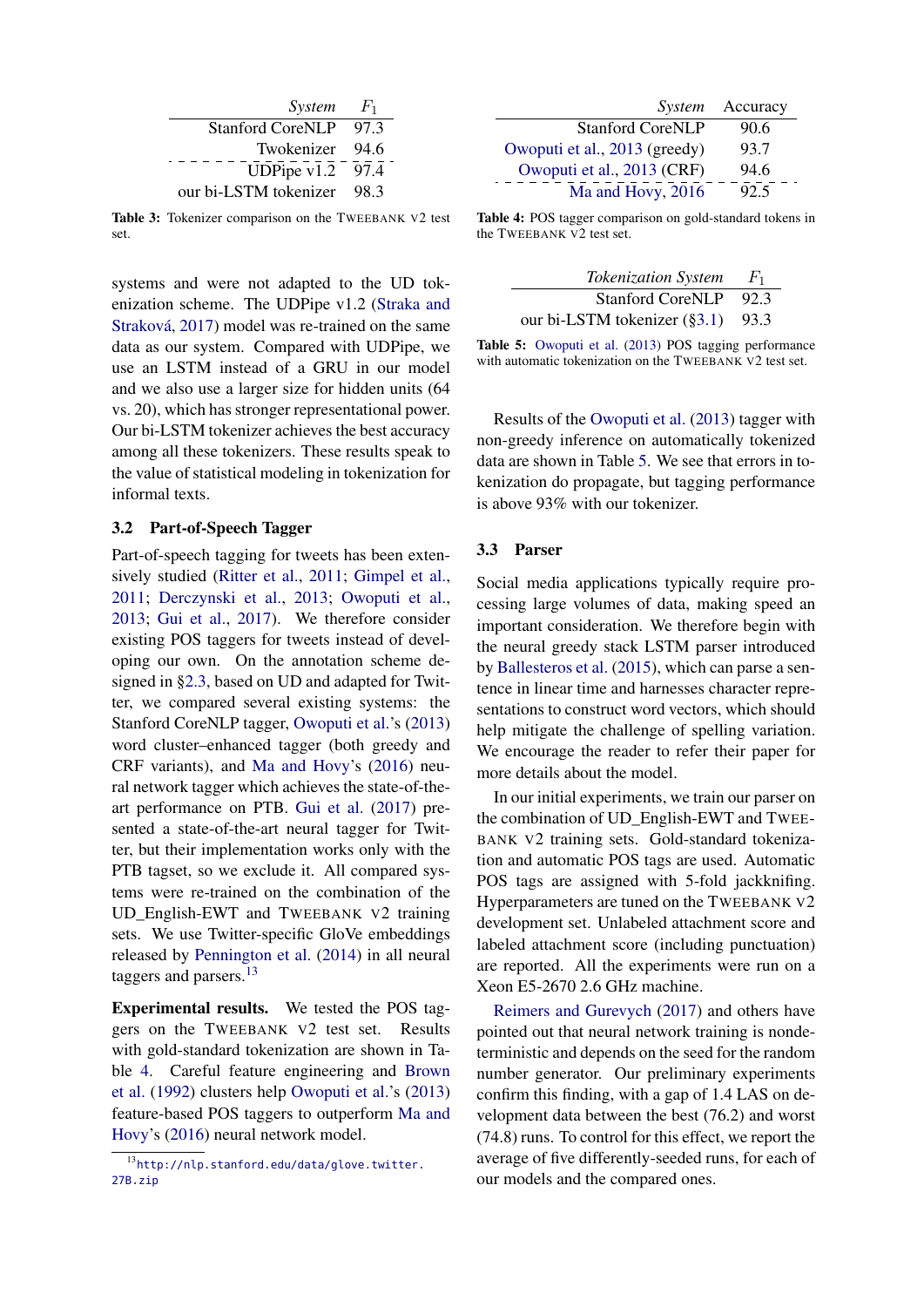<span id="page-7-0"></span>

| System                          | UAS  | LAS  | Kt/s |
|---------------------------------|------|------|------|
| Kong et al. (2014)              | 81.4 | 76.9 | 0.3  |
| Dozat et al. (2017)             | 81.8 | 77.7 | 1.7  |
| Ballesteros et al. (2015)       | 80.2 | 75.7 | 2.3  |
| Ensemble (20)                   | 83.4 | 79.4 | 0.2  |
| Distillation ( $\alpha = 1.0$ ) | 81.8 | 77.6 | 2.3  |
| Distillation ( $\alpha = 0.9$ ) | 82.0 | 77.8 | 2.3  |
| Distillation w/ exploration     | 82.1 | 77.9 | 23   |

Table 6: Dependency parser comparison on TWEEBANK V2 test set, with automatic POS tags. We use [Ballesteros et al.](#page-8-1) [\(2015\)](#page-8-1) as our baseline and build the ensemble and distilling model over it. The "Kt/s" column shows the parsing speed evaluated by thousands of tokens the model processed per second.

Initial results. The first section of Table [6](#page-7-0) compares the stack LSTM with TWEEBOPARSER (the system of [Kong et al.,](#page-9-1) [2014\)](#page-9-1) and the state-of-theart parser in the CoNLL 2017 evaluations, due to [Dozat et al.](#page-8-6) [\(2017\)](#page-8-6). [Kong et al.'](#page-9-1)s [\(2014\)](#page-9-1) parser is a graph-based parser with lexical features and word cluster and it uses dual decomposition for decoding. The parser in [Dozat et al.](#page-8-6) [\(2017\)](#page-8-6) is also a graph-based parser but includes character-based word representations and uses a biaffine classifier to predict whether an attachment exists between two words. Both of the compared systems require superlinear runtime due to graph-based parsing. They are re-trained on the same data as our system. Our baseline lags behind by nearly two LAS points but runs faster than both of them.

Ensemble. Due to ambiguity in the training data—which most loss functions are not robust to [\(Frénay and Verleysen,](#page-9-21) [2014\)](#page-9-21), including the log loss we use, following [Ballesteros et al.](#page-8-1) [\(2015\)](#page-8-1) and due to the instability of neural network training, we follow [Dietterich](#page-8-7) [\(2000\)](#page-8-7) and consider an ensemble of twenty parsers trained using different random initialization. To parse at test time, the transition probabilities of the twenty members of the ensemble are averaged. The result achieves LAS of 79.4, outperforming all three systems above (Table [6\)](#page-7-0).

Distillation. The shortcoming of the 20-parser ensemble is, of course, that it requires twenty times the runtime of a single greedy parser, making it the slowest system in our comparison. [Kun](#page-9-22)[coro et al.](#page-9-22) [\(2016\)](#page-9-22) proposed the distillation of 20 greedy transition-based parser into a single *graphbased* parser; they transformed the votes of the ensemble into a structured loss function. However,

<span id="page-7-1"></span>

**Figure 5:** The effect of  $\alpha$  on distillation.

as Kuncoro et al. pointed out, it is not straightforward to use a structured loss in a *transition-based* parsing algorithm. Because fast runtime is so important for NLP on social media, we introduce a new way to distill our greedy ensemble into a single transition-based parser (the first such attempt, to our knowledge).

Our approach applies techniques from [Hinton](#page-9-8) [et al.](#page-9-8) [\(2015\)](#page-9-8) and [Kim and Rush](#page-9-23) [\(2016\)](#page-9-23) to parsing. Note that training a transition-based parser typically involves the transformation of the training data into a sequence of "oracle" state-action pairs. Let  $q(a \mid s)$  denote the distilled model's probability of an action a given parser state s; let  $p(a \mid s)$ be the probability under the ensemble (i.e., the average of the 20 separately-trained ensemble members). To train the distilled model, we minimize the interpolation between their distillation loss and the conventional log loss:

$$
\operatorname{argmin}_{q} \quad \alpha \sum_{i} \underbrace{\sum_{a} -p(a \mid s_{i}) \cdot \log q(a \mid s_{i})}_{\text{distillation loss}}
$$
\n
$$
+ (1 - \alpha) \sum_{i} \underbrace{-\log q(a_{i} \mid s_{i})}_{\text{log loss}}
$$
\n
$$
(1)
$$

Distilling from this parser leads to a single greedy transition-based parser with 77.8 LAS better than past systems but worse than our more expensive ensemble. The effect of  $\alpha$  is illustrated in Figure [5;](#page-7-1) generally paying closer attention to the ensemble, rather than the conventional log loss objective, leads to better performance.

**Learning from exploration.** When we set  $\alpha =$ 1, we eliminate the oracle from the estimation procedure (for the distilled model). This presents an opportunity to learn with *exploration*, by randomly sampling transitions from the ensemble, found useful in recent methods for training greedy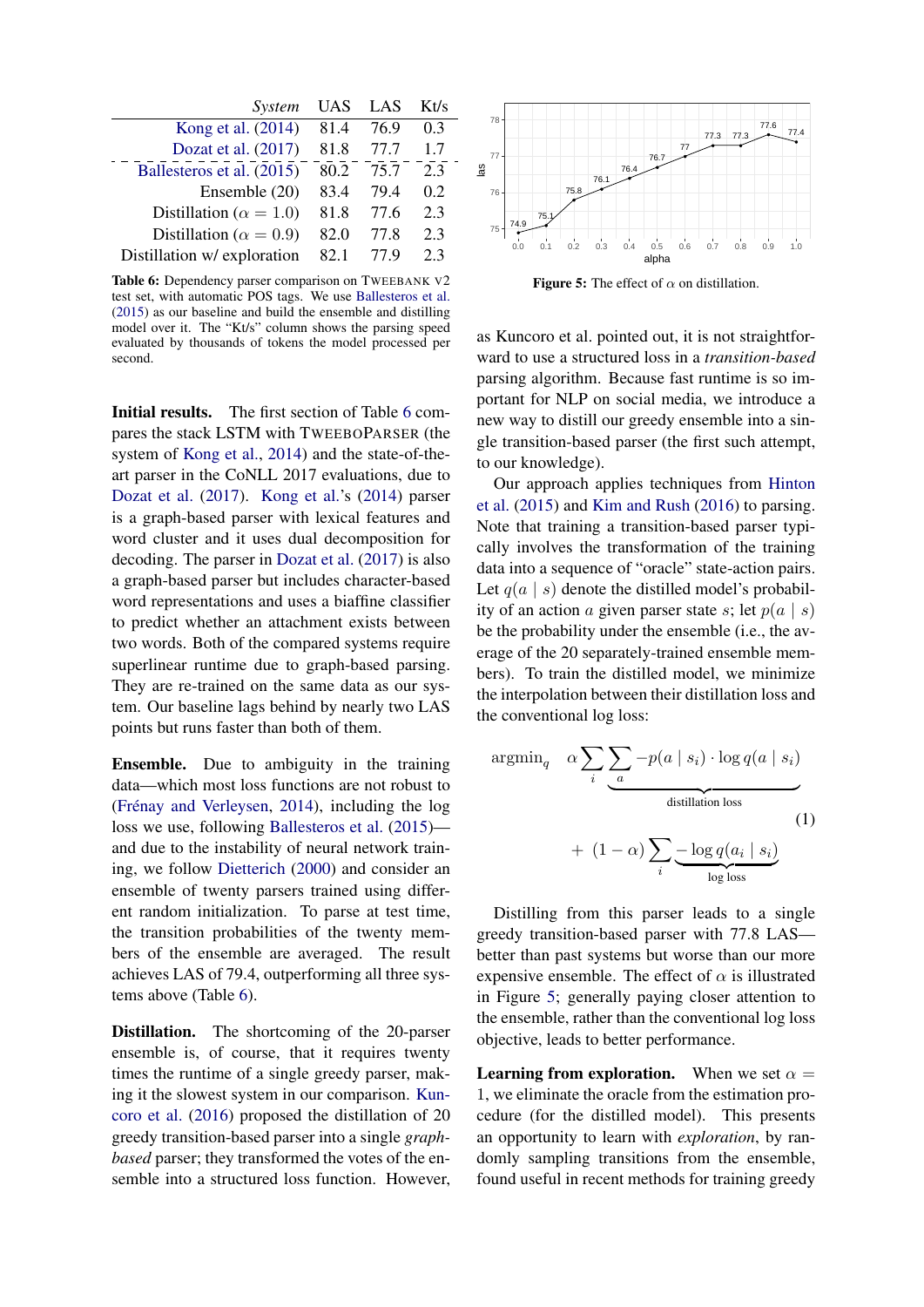<span id="page-8-9"></span>

| Pipeline stage              |         | Score Ours | <b>SOTA</b> |
|-----------------------------|---------|------------|-------------|
| Tokenization                | $F_{1}$ | 98.3       | 97.3        |
| POS tagging                 | $F_1$   | 93.3       | 92.2        |
| UD parsing <i>LAS</i> $F_1$ |         | 74.0       | 71.4        |

Table 7: Evaluating our pipeline against a state-of-the-art pipeline.

models that use dynamic oracles [\(Goldberg and](#page-9-24) [Nivre,](#page-9-24) [2012,](#page-9-24) [2013;](#page-9-25) [Kiperwasser and Goldberg,](#page-9-26) [2016;](#page-9-26) [Ballesteros et al.,](#page-8-8) [2016\)](#page-8-8). We find that this approach outperforms the conventional distillation model, coming in 1.5 points behind the ensemble (last line of Table [6\)](#page-7-0).

Pipeline evaluation. Finally, we report our full pipeline's performance in Table [7.](#page-8-9) We also compare our model with a pipeline of the state-of-theart systems (labeled "SOTA"): Stanford CoreNLP tokenizer,  $14$  [Owoputi et al.'](#page-9-6)s [\(2013\)](#page-9-6) tagger, and [Dozat et al.'](#page-8-6)s [\(2017\)](#page-8-6) parser. Our system differs from the state-of-the-art pipeline in the tokenization and parser components. From Table [7,](#page-8-9) our pipeline outperforms the state of the art when evaluated in pipeline manner. The results also emphasize the importance of tokenization: without gold tokenization UD parsing performance drops by about four points.

### 4 Conclusion

We study the problem of parsing tweets into Universal Dependencies. We adapt the UD guidelines to cover special constructions in tweets and create the TWEEBANK V2, which has 55,607 tokens. We characterize the disagreements among our annotators and argue that inherent ambiguity in this genre makes consistent annotation a challenge. Using this new treebank, we build a pipeline system to parse tweets into UD. We also propose a new method to distill an ensemble of 20 greedy parsers into a single one to overcome annotation noise without sacrificing efficiency. Our parser achieves an improvement of 2.2 in LAS over a strong baseline and outperforms other state-of-the-art parsers in both accuracy and speed.

### Acknowledgments

We thank Elizabeth Clark, Lucy Lin, Nelson Liu, Kelvin Luu, Phoebe Mulcaire, Hao Peng, Maarten Sap, Chenhao Tan, and Sam Thomson at the University of Washington, and Austin Blodgett, Lucia Donatelli, Joe Garman, Emma Manning, Angela Yang, and Yushi Zhang at Georgetown University for their annotation efforts in the first round. We are grateful for the support from Lingpeng Kong at the initial stage of this project. We also thank the anonymous reviewers for their helpful comments and suggestions. This work was supported by the National Key Basic Research Program of China via grant 2014CB340503 and the National Natural Science Foundation of China (NSFC) via grant 61632011.

### **References**

- <span id="page-8-0"></span>Waleed Ammar, George Mulcaire, Miguel Ballesteros, Chris Dyer, and Noah A. Smith. 2016. Many languages, one parser. *TACL* 4.
- <span id="page-8-1"></span>Miguel Ballesteros, Chris Dyer, and Noah A. Smith. 2015. Improved transition-based parsing by modeling characters instead of words with LSTMs. In *Proc. of EMNLP*.
- <span id="page-8-8"></span>Miguel Ballesteros, Yoav Goldberg, Chris Dyer, and Noah A. Smith. 2016. Training with exploration improves a greedy stack LSTM parser. In *Proc. of EMNLP*.
- <span id="page-8-5"></span>Peter F. Brown, Peter V. deSouza, Robert L. Mercer, Vincent J. Della Pietra, and Jenifer C. Lai. 1992. Class-based n-gram models of natural language. *Computational Linguistics* 18(4).
- <span id="page-8-2"></span>Marie-Catherine de Marneffe, Timothy Dozat, Natalia Silveira, Katri Haverinen, Filip Ginter, Joakim Nivre, and Christopher D. Manning. 2014. Universal Stanford Dependencies: A cross-linguistic typology. In *LREC*.
- <span id="page-8-4"></span>Leon Derczynski, Alan Ritter, Sam Clark, and Kalina Bontcheva. 2013. Twitter part-of-speech tagging for all: Overcoming sparse and noisy data. In *Proc. of RANLP 2013*.
- <span id="page-8-7"></span>Thomas G. Dietterich. 2000. [An experimental com](https://doi.org/10.1023/A:1007607513941)[parison of three methods for constructing ensem](https://doi.org/10.1023/A:1007607513941)[bles of decision trees: Bagging, boosting, and](https://doi.org/10.1023/A:1007607513941) [randomization.](https://doi.org/10.1023/A:1007607513941) *Machine Learning* 40(2):139–157. [https://doi.org/10.1023/A:1007607513941.](https://doi.org/10.1023/A:1007607513941)
- <span id="page-8-6"></span>Timothy Dozat, Peng Qi, and Christopher D. Manning. 2017. Stanford's graph-based neural dependency parser at the CoNLL 2017 shared task. In *Proc. of CoNLL 2017 Shared Task: Multilingual Parsing from Raw Text to Universal Dependencies*.
- <span id="page-8-3"></span>Jacob Eisenstein. 2013. What to do about bad language on the internet. In *Proc. of NAACL*.

<span id="page-8-10"></span><sup>&</sup>lt;sup>14</sup>We choose the Stanford CoreNLP tokenizer in the spirit of comparing rule-based and statistical methods.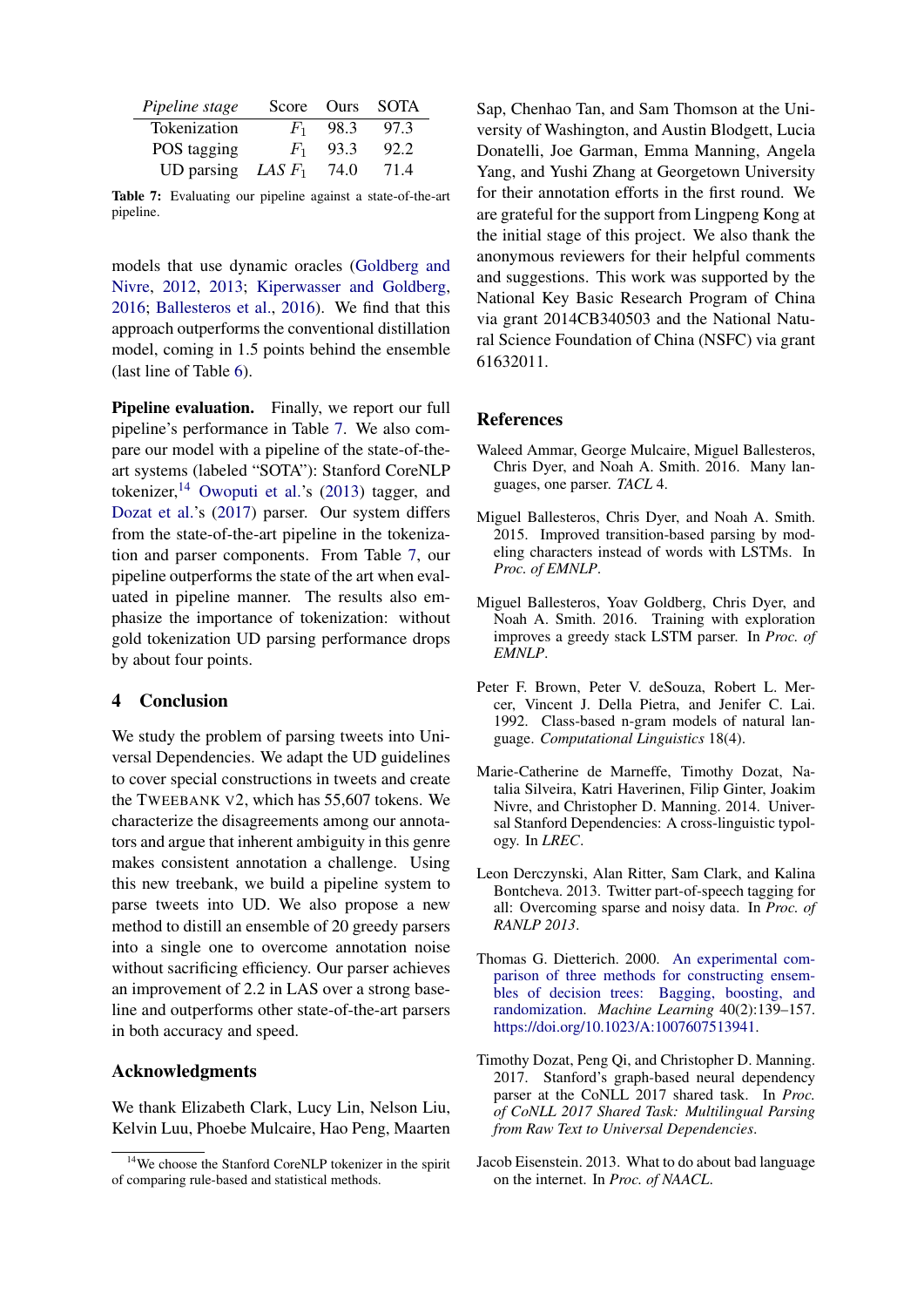- <span id="page-9-2"></span>Jennifer Foster, Özlem Cetinoğlu, Joachim Wagner, Joseph Le Roux, Stephen Hogan, Joakim Nivre, Deirdre Hogan, and Josef Van Genabith. 2011. #hardtoparse: POS tagging and parsing the Twitterverse. In *Proc. of the 5th AAAI Conference on Analyzing Microtext*.
- <span id="page-9-21"></span>Benoît Frénay and Michel Verleysen. 2014. Classification in the presence of label noise: A survey. *IEEE Transactions on Neural Networks and Learning Systems* 25:845–869.
- <span id="page-9-12"></span>Kim Gerdes. 2013. Collaborative dependency annotation. In *Proc. of DepLing*.
- <span id="page-9-10"></span>Kevin Gimpel, Nathan Schneider, Brendan O'Connor, Dipanjan Das, Daniel Mills, Jacob Eisenstein, Michael Heilman, Dani Yogatama, Jeffrey Flanigan, and Noah A. Smith. 2011. Part-of-speech tagging for twitter: Annotation, features, and experiments. In *Proc. of ACL*.
- <span id="page-9-24"></span>Yoav Goldberg and Joakim Nivre. 2012. A dynamic oracle for arc-eager dependency parsing. In *Proc. of COLING*.
- <span id="page-9-25"></span>Yoav Goldberg and Joakim Nivre. 2013. Training deterministic parsers with non-deterministic oracles. *TACL* 1.
- <span id="page-9-18"></span>Tao Gui, Qi Zhang, Haoran Huang, Minlong Peng, and Xuanjing Huang. 2017. Part-of-speech tagging for Twitter with adversarial neural networks. In *Proc. of EMNLP*.
- <span id="page-9-5"></span>Jiang Guo, Wanxiang Che, David Yarowsky, Haifeng Wang, and Ting Liu. 2015. Cross-lingual dependency parsing based on distributed representations. In *Proc. of ACL*.
- <span id="page-9-8"></span>Geoffrey E. Hinton, Oriol Vinyals, and Jeffrey Dean. 2015. Distilling the knowledge in a neural network. *CoRR* abs/1503.02531.
- <span id="page-9-13"></span>Zhiheng Huang, Wei Xu, and Kai Yu. 2015. Bidirectional LSTM-CRF models for sequence tagging. *CoRR* abs/1508.01991.
- <span id="page-9-23"></span>Yoon Kim and Alexander M. Rush. 2016. Sequencelevel knowledge distillation. In *Proc. of EMNLP*.
- <span id="page-9-26"></span>Eliyahu Kiperwasser and Yoav Goldberg. 2016. Simple and accurate dependency parsing using bidirectional LSTM feature representations. *TACL* 4.
- <span id="page-9-1"></span>Lingpeng Kong, Nathan Schneider, Swabha Swayamdipta, Archna Bhatia, Chris Dyer, and Noah A. Smith. 2014. A dependency parser for tweets. In *Proc. of EMNLP*.
- <span id="page-9-22"></span>Adhiguna Kuncoro, Miguel Ballesteros, Lingpeng Kong, Chris Dyer, and Noah A. Smith. 2016. Distilling an ensemble of greedy dependency parsers into one MST parser. In *Proc. of EMNLP*.
- <span id="page-9-14"></span>Xuezhe Ma and Eduard Hovy. 2016. End-to-end sequence labeling via bi-directional LSTM-CNNs-CRF. In *Proc. of ACL*.
- <span id="page-9-15"></span>Christopher D. Manning, Mihai Surdeanu, John Bauer, Jenny Finkel, Steven J. Bethard, and David Mc-Closky. 2014. The Stanford CoreNLP natural language processing toolkit. In *ACL System Demonstrations*.
- <span id="page-9-3"></span>Mitchell P. Marcus, Beatrice Santorini, and Mary Ann Marcinkiewicz. 1993. Building a large annotated corpus of English: The Penn Treebank. *Computational Linguistics* 19(2):313–330.
- <span id="page-9-0"></span>Joakim Nivre, Marie-Catherine de Marneffe, Filip Ginter, Yoav Goldberg, Jan Hajic, Christopher D. Manning, Ryan McDonald, Slav Petrov, Sampo Pyysalo, Natalia Silveira, Reut Tsarfaty, and Daniel Zeman. 2016. Universal Dependencies v1: A multilingual treebank collection. In *Proc. of LREC*.
- <span id="page-9-9"></span>Brendan O'Connor, Michel Krieger, and David Ahn. 2010. TweetMotif: Exploratory search and topic summarization for Twitter.
- <span id="page-9-6"></span>Olutobi Owoputi, Brendan O'Connor, Chris Dyer, Kevin Gimpel, Nathan Schneider, and Noah A. Smith. 2013. Improved part-of-speech tagging for online conversational text with word clusters. In *Proc. of NAACL*.
- <span id="page-9-19"></span>Jeffrey Pennington, Richard Socher, and Christopher Manning. 2014. GloVe: Global vectors for word representation. In *Proc. of EMNLP*.
- <span id="page-9-11"></span>Slav Petrov, Dipanjan Das, and Ryan McDonald. 2012. A universal part-of-speech tagset. In *Proc. of LREC*.
- <span id="page-9-20"></span>Nils Reimers and Iryna Gurevych. 2017. Reporting score distributions makes a difference: Performance study of LSTM-networks for sequence tagging. In *Proc. of EMNLP*.
- <span id="page-9-17"></span>Alan Ritter, Sam Clark, Mausam, and Oren Etzioni. 2011. Named entity recognition in tweets: An experimental study. In *Proc. of EMNLP*.
- <span id="page-9-7"></span>Manuela Sanguinetti, Cristina Bosco, Alessandro Mazzei, Alberto Lavelli, and Fabio Tamburini. 2017. Annotating Italian social media texts in Universal Dependencies. In *Proc. of Depling*. Pisa, Italy.
- <span id="page-9-4"></span>Nathan Schneider, Brendan O'Connor, Naomi Saphra, David Bamman, Manaal Faruqui, Noah A. Smith, Chris Dyer, and Jason Baldridge. 2013. A framework for (under)specifying dependency syntax without overloading annotators. In *Proc. of the 7th Linguistic Annotation Workshop and Interoperability with Discourse*.
- <span id="page-9-16"></span>Milan Straka and Jana Straková. 2017. Tokenizing, POS tagging, lemmatizing and parsing UD 2.0 with UDPipe. In *Proc. of the CoNLL 2017 Shared Task: Multilingual Parsing from Raw Text to Universal Dependencies*.